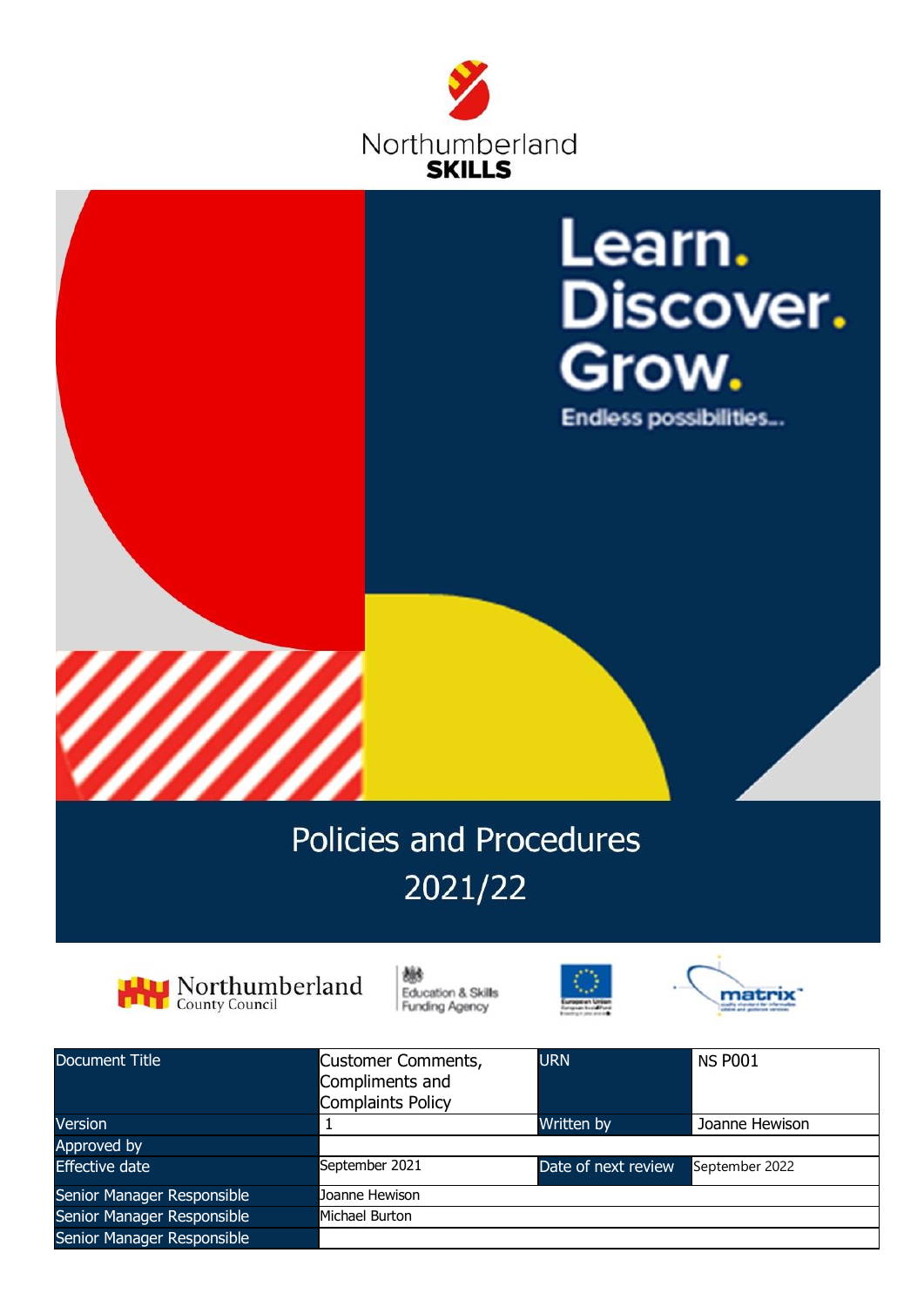## **COMMENTS, COMPLIMENTS AND COMPLAINTS**

Northumberland Skills aims to:

- Actively gather feedback from learners throughout the academic year cycle.
- Invite compliments and comments about the service at all times.
- Provide a clear and transparent process for learners to follow to raise concerns or complaints about the Service.
- We welcome feedback, compliments, and comments.

We welcome your feedback, compliments and comments. We use both positive and negative feedback to shape the service and endeavour to improve it for all learners.

Whilst we try our best to make sure your experience with us excellent, we know we sometimes don't achieve this. In these instances, we would like the chance to put this right as quickly as possible.

This relies on you telling us quickly if you think things aren't as good as they should be and giving us the opportunity to properly investigate and take action.

We love it when learners talk to us directly about what we can do to help, rather than to someone else.

We will ask for learner and stakeholder feedback in a number of ways:

You can complete the "Tell Us What You Think" leaflet at any time and hand it in to any member of staff at any Campus. By taking part in learner focus groups, you can express your "learner voice"

**Write to us**: Northumberland Skills, Blyth Sports centre, Blyth, Northumberland NE24 5BT

**Email us:** [learn@northumberland.gov.uk](mailto:learn@northumberland.gov.uk)

**Meet us**: You can book an appointment to meet with us at any of our campuses or curriculum leads.

Call the campus or lead you would like to meet with.

Telephone numbers are also available on the Council's website at:

www.northumberland.gov.uk/learn or on the reverse side of the Learner handbook

----

# **COMPLAINTS PROCEDURE**

We value your views and would like to encourage you to feedback at any time throughout your course.

If you feel the matter warrants it, we have a process for making a complaint when you feel an aspect of your programme is unsatisfactory or unacceptable.

We hope to make it easy for you to express your views and receive a speedy and effective response.

If you feel you would like to complain, then you must observe the following procedure. It is important that you do not skip a stage in asking us to investigate your complaint.